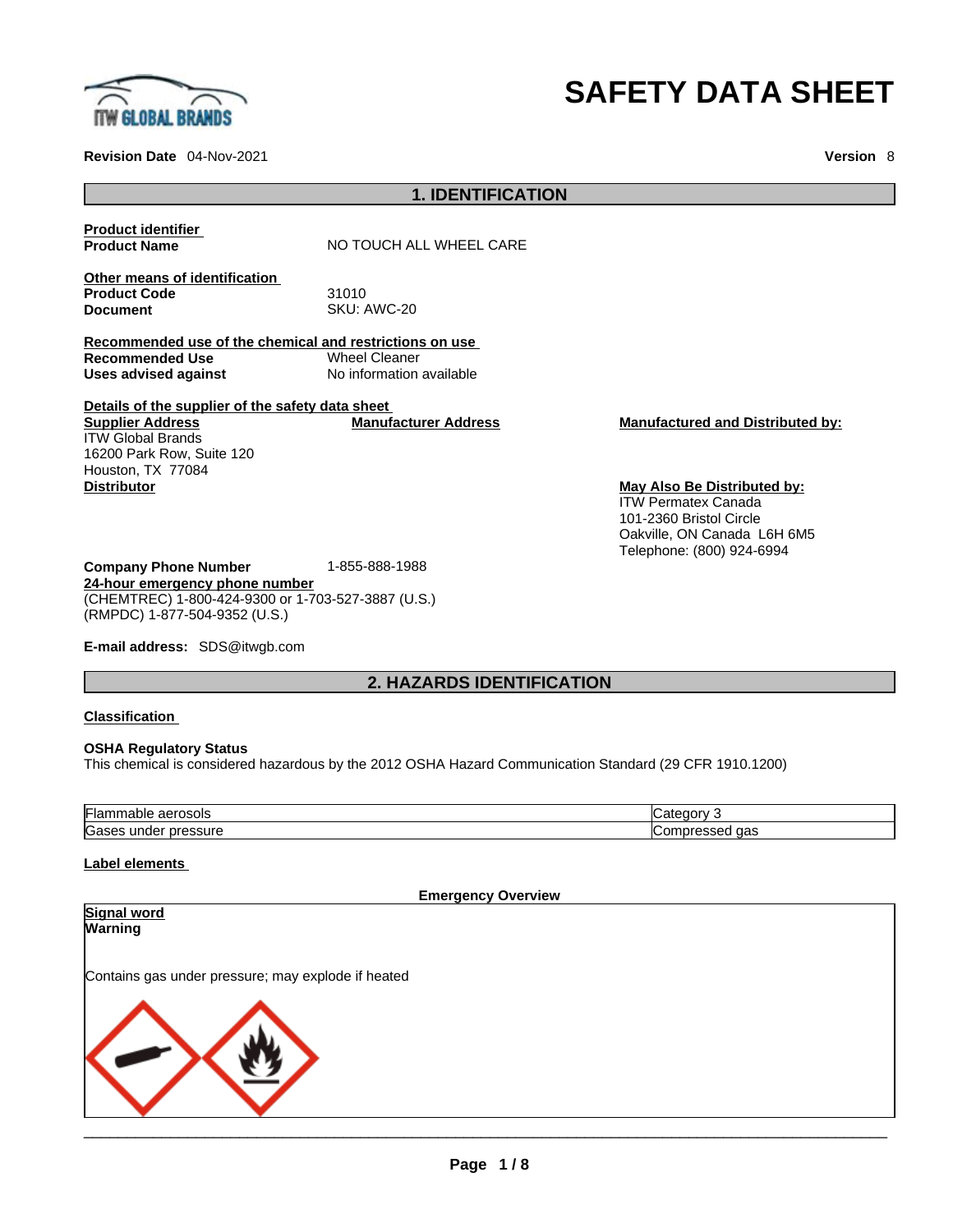| <b>Appearance</b> White foam | <b>Physical state</b> Aerosol |
|------------------------------|-------------------------------|
|                              |                               |

# **Precautionary Statements - Prevention**

Contains gas under pressure; may explode if heated Keep away from heat, hot surfaces, sparks, open flames and other ignition sources. No smoking

### **Precautionary Statements - Response**

IF SWALLOWED: Rinse mouth. DO NOT induce vomiting IF SKIN irritation occurs: rinse thoroughly and get medical advice IF IN EYES: Rinse thoroughly with water for several minutes. If eye irritation persists, get medical attention

#### **Precautionary Statements - Storage**

Store in a well-ventilated place. Keep container tightly closed

#### **Precautionary Statements - Disposal**

Dispose of contents/container to an approved waste disposal plant

# **Hazards not otherwise classified (HNOC)**

Not applicable

#### **Other Information**  Not applicable.

Unknown acute toxicity 7.5 % of the mixture consists of ingredient(s) of unknown toxicity

# **3. COMPOSITION/INFORMATION ON INGREDIENTS**

| <b>Chemical name</b>       | <b>CAS No</b> | Weight-%   |
|----------------------------|---------------|------------|
| <b>WATER</b>               | 7732-18-5     | $60 - 100$ |
| PETROLEUM GASES, LIQUIFIED | 68476-85-7    | 3 - 7      |
| SODIUM METASILICATE        | 6834-92-0     | <0.1       |
| <b>MORPHOLINE</b>          | 110-91-8      | <0.′       |

# **4. FIRST AID MEASURES**

#### **Description of first aid measures**

| <b>General advice</b>              | Get medical advice/attention if you feel unwell.                                                                                                                                                 |
|------------------------------------|--------------------------------------------------------------------------------------------------------------------------------------------------------------------------------------------------|
| Eye contact                        | IF IN EYES: Rinse cautiously with water for several minutes. Remove contact lenses, if<br>present and easy to do. Continue rinsing. If eye irritation persists: Get medical<br>advice/attention. |
| <b>Skin contact</b>                | IF ON SKIN:. Wash skin with soap and water. If skin irritation persists, call a physician.<br>Take off contaminated clothing and wash before reuse.                                              |
| <b>Inhalation</b>                  | IF INHALED: Remove victim to fresh air and keep at rest in a position comfortable for<br>breathing. If symptoms persist, call a physician.                                                       |
| <b>Ingestion</b>                   | IF SWALLOWED:. Do NOT induce vomiting. Never give anything by mouth to an<br>unconscious person. Call a physician.                                                                               |
| Self-protection of the first aider | Ensure that medical personnel are aware of the material(s) involved and take precautions to<br>protect themselves.                                                                               |
|                                    |                                                                                                                                                                                                  |

#### **Most important symptoms and effects, both acute and delayed**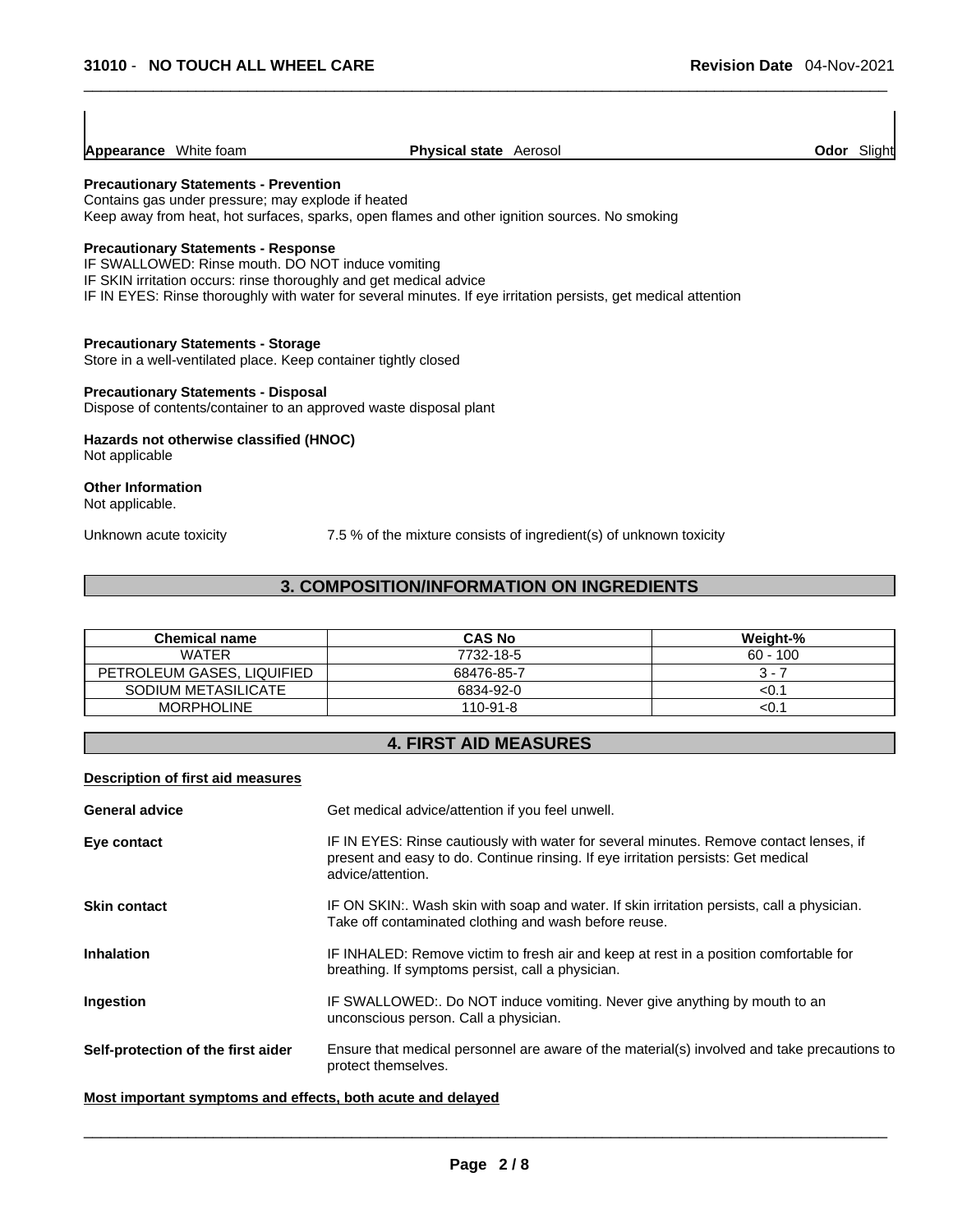| <b>Symptoms</b>                                                                                            | See section 2 for more information.                                                                                                                                                                 |
|------------------------------------------------------------------------------------------------------------|-----------------------------------------------------------------------------------------------------------------------------------------------------------------------------------------------------|
|                                                                                                            | Indication of any immediate medical attention and special treatment needed                                                                                                                          |
| Note to physicians                                                                                         | Treat symptomatically.                                                                                                                                                                              |
|                                                                                                            | <b>5. FIRE-FIGHTING MEASURES</b>                                                                                                                                                                    |
| Suitable extinguishing media<br>Dry chemical, CO2, sand, earth, water spray or regular foam                |                                                                                                                                                                                                     |
| Unsuitable extinguishing media<br>None                                                                     |                                                                                                                                                                                                     |
| Specific hazards arising from the chemical                                                                 | Contents under pressure and can explode when exposed to heat or flames.                                                                                                                             |
| <b>Explosion data</b><br><b>Sensitivity to Mechanical Impact</b><br><b>Sensitivity to Static Discharge</b> | None.<br>None.                                                                                                                                                                                      |
| Protective equipment and precautions for firefighters<br>protective gear.                                  | As in any fire, wear self-contained breathing apparatus pressure-demand, MSHA/NIOSH (approved or equivalent) and full                                                                               |
|                                                                                                            | <b>6. ACCIDENTAL RELEASE MEASURES</b>                                                                                                                                                               |
|                                                                                                            | Personal precautions, protective equipment and emergency procedures                                                                                                                                 |
| <b>Personal precautions</b>                                                                                | Avoid contact with eyes and skin. Ensure adequate ventilation, especially in confined areas.<br>Use personal protective equipment as required.                                                      |
| <b>Environmental precautions</b>                                                                           |                                                                                                                                                                                                     |
| <b>Environmental precautions</b>                                                                           | See section 12 for additional ecological information.                                                                                                                                               |
| Methods and material for containment and cleaning up                                                       |                                                                                                                                                                                                     |
| <b>Methods for containment</b>                                                                             | Prevent further leakage or spillage if safe to do so.                                                                                                                                               |
| Methods for cleaning up                                                                                    | Slippery, can cause falls if walked on. Soak up with inert absorbent material. Sweep up and<br>shovel into suitable containers for disposal. After cleaning, flush away traces with water.          |
| Prevention of secondary hazards                                                                            | Clean contaminated objects and areas thoroughly observing environmental regulations.                                                                                                                |
|                                                                                                            | 7. HANDLING AND STORAGE                                                                                                                                                                             |
| <b>Precautions for safe handling</b>                                                                       |                                                                                                                                                                                                     |
| Advice on safe handling                                                                                    | Avoid contact with eyes. Avoid breathing vapors or mists. Contents under pressure. Do not<br>puncture or incinerate cans. Do not stick pin or any other sharp object into opening on top<br>of can. |
| Conditions for safe storage, including any incompatibilities                                               |                                                                                                                                                                                                     |
| <b>Storage Conditions</b>                                                                                  | Keep containers tightly closed in a cool, well-ventilated place. Keep out of the reach of<br>children.                                                                                              |
| Incompatible materials                                                                                     | None known                                                                                                                                                                                          |
|                                                                                                            |                                                                                                                                                                                                     |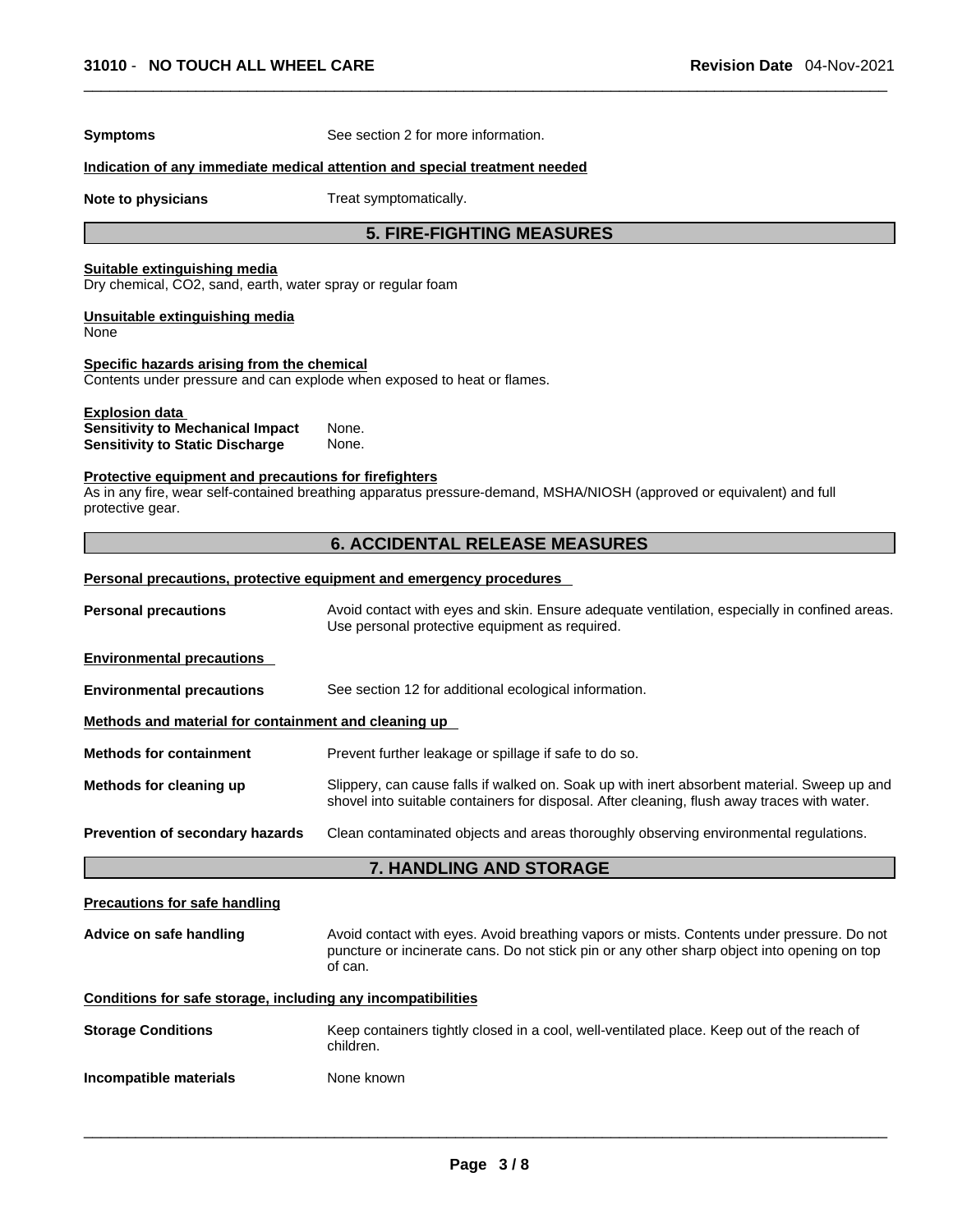# **8. EXPOSURE CONTROLS/PERSONAL PROTECTION**

#### **Control parameters**

#### **Exposure Guidelines**

| <b>Chemical name</b>       | <b>ACGIH TLV</b>                 | <b>OSHA PEL</b>                       | <b>NIOSH IDLH</b>           |
|----------------------------|----------------------------------|---------------------------------------|-----------------------------|
| PETROLEUM GASES, LIQUIFIED | See Appendix F: Minimal          | TWA: 1000 ppm                         | IDLH: 2000 ppm              |
| 68476-85-7                 | Oxygen Content, explosion hazard | TWA: 1800 mg/m <sup>3</sup>           | TWA: 1000 ppm               |
|                            |                                  | (vacated) TWA: 1000 ppm               | TWA: 1800 mg/m <sup>3</sup> |
|                            |                                  | (vacated) TWA: 1800 mg/m $3$          |                             |
| <b>MORPHOLINE</b>          | TWA: 20 ppm                      | TWA: 20 ppm                           | IDLH: 1400 ppm              |
| $110-91-8$                 | S*                               | TWA: $70 \text{ mg/m}^3$              | TWA: 20 ppm                 |
|                            |                                  | (vacated) TWA: 20 ppm                 | TWA: $70 \text{ mg/m}^3$    |
|                            |                                  | (vacated) TWA: 70 mg/m <sup>3</sup>   | STEL: 30 ppm                |
|                            |                                  | (vacated) STEL: 30 ppm                | STEL: 105 mg/m <sup>3</sup> |
|                            |                                  | (vacated) STEL: 105 mg/m <sup>3</sup> |                             |
|                            |                                  | (vacated) S*                          |                             |
|                            |                                  | S*                                    |                             |

# *NIOSH IDLH Immediately Dangerous to Life or Health*

Other Information **Vacated limits revoked by the Court of Appeals decision in AFL-CIO v. OSHA, 965 F.2d 962** (11th Cir., 1992).

#### **Appropriate engineering controls**

| <b>Engineering Controls</b> | Showers             |
|-----------------------------|---------------------|
|                             | Eyewash stations    |
|                             | Ventilation systems |

### **Individual protection measures, such as personal protective equipment**

| <b>Eye/face protection</b>            | Wear safety glasses or goggles if splashing is likely to occur.                                                                                 |
|---------------------------------------|-------------------------------------------------------------------------------------------------------------------------------------------------|
| Skin and body protection              | Wear protective natural rubber, nitrile rubber, Neoprene™ or PVC gloves.                                                                        |
| <b>Respiratory protection</b>         | Ensure adequate ventilation, especially in confined areas. In case of inadequate ventilation<br>wear respiratory protection.                    |
| <b>General Hygiene Considerations</b> | Handle in accordance with good industrial hygiene and safety practice. Regular cleaning of<br>equipment, work area and clothing is recommended. |

# 9. PHYSICAL AND CHEMICAL PROPERTIES

| 9.1. Information on basic physical and chemical properties |                          |                  |
|------------------------------------------------------------|--------------------------|------------------|
| <b>Physical state</b>                                      | Aerosol                  |                  |
| Appearance                                                 | White foam               |                  |
| Odor                                                       | Slight                   |                  |
| Odor threshold                                             | No information available |                  |
| <b>Property</b>                                            | Values                   | Remarks • Method |
| pН                                                         | $9.5 - 10.5$             |                  |
| Melting point / freezing point                             | No information available |                  |
| Boiling point / boiling range                              | No information available |                  |
| Flash point                                                | No information available | >93°C/200°F      |
| <b>Evaporation rate</b>                                    | No information available |                  |
| Flammability (solid, qas)                                  | No information available |                  |
| <b>Flammability Limit in Air</b>                           |                          |                  |
| Upper flammability limit:                                  | No information available |                  |
| Lower flammability limit:                                  | No information available |                  |
| Vapor pressure                                             | Not determined           |                  |
| Vapor densitv                                              | No information available |                  |
| <b>Relative density</b>                                    | 1.0                      |                  |
| Water solubility                                           | Soluble in water         |                  |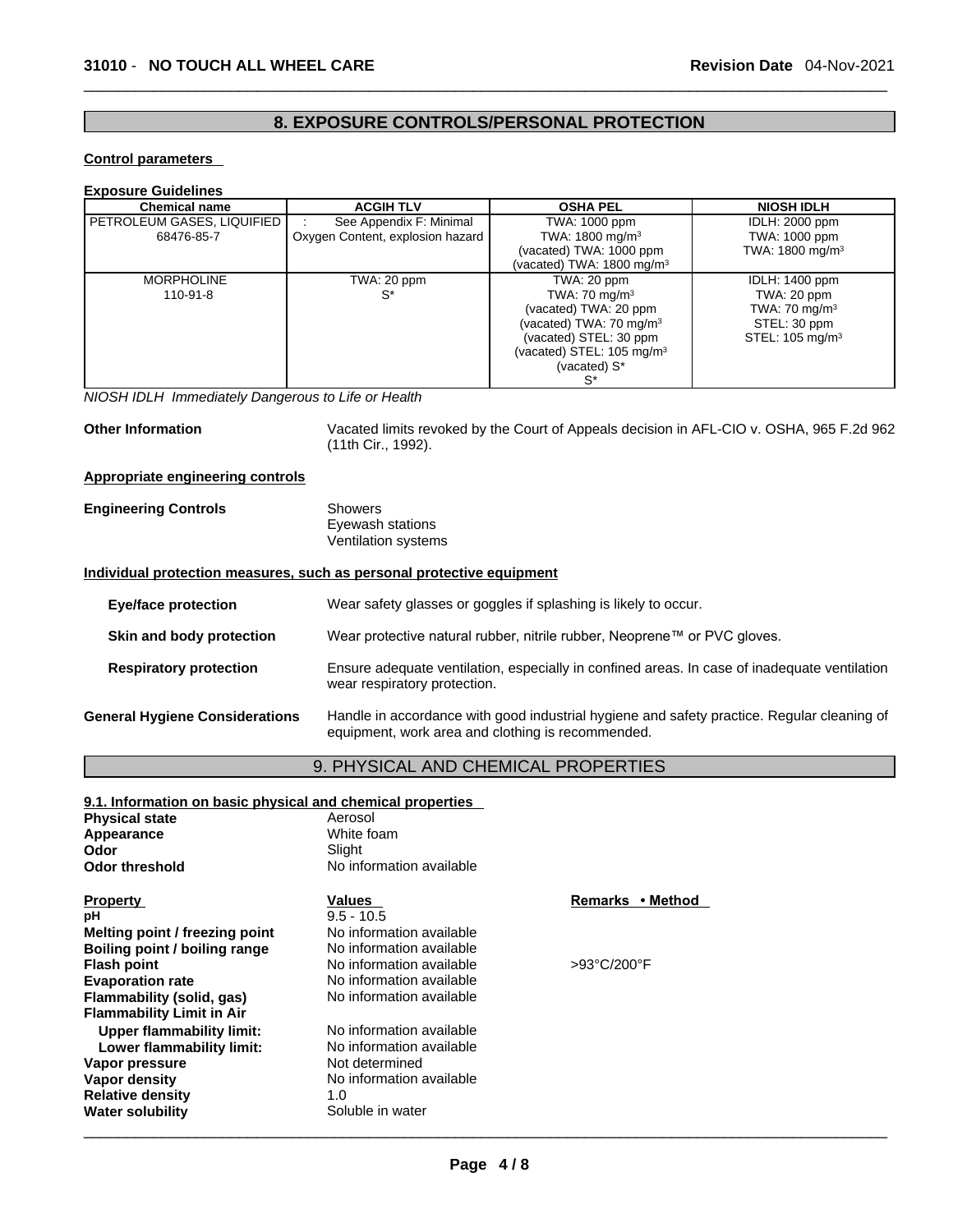**Other Information Softening point** No information available **Molecular weight** No information available **Density** 1.0 **Bulk density No information available SADT (self-accelerating decomposition temperature)**

**Solubility(ies)** No information available

No information available

# **10. STABILITY AND REACTIVITY**

#### **Reactivity**

Not applicable

**Chemical stability**  Stable under normal conditions

Stable under normal use

**Possibility of Hazardous Reactions**  None under normal processing.

**Conditions to avoid** 

Heat, flames and sparks.

#### **Incompatible materials**

None known

#### **Hazardous Decomposition Products**

Carbon oxides

# **11. TOXICOLOGICAL INFORMATION**

#### **Information on likely routes of exposure**

| <b>Inhalation</b>   | May cause irritation of respiratory tract.                                         |
|---------------------|------------------------------------------------------------------------------------|
| Eye contact         | Contact with eyes may cause irritation. May cause redness and tearing of the eyes. |
| <b>Skin contact</b> | May cause skin irritation and/or dermatitis.                                       |
| Ingestion           | Ingestion may cause irritation to mucous membranes.                                |

| Chemical name              | Oral LD50            | <b>Dermal LD50</b>       | <b>Inhalation LC50</b> |
|----------------------------|----------------------|--------------------------|------------------------|
| <b>WATER</b>               | $> 90$ mL/kg (Rat)   |                          |                        |
| 7732-18-5                  |                      |                          |                        |
| <b>SODIUM METASILICATE</b> | $= 1153$ mg/kg (Rat) |                          |                        |
| 6834-92-0                  |                      |                          |                        |
| <b>MORPHOLINE</b>          | $= 1050$ mg/kg (Rat) | 310 - 810 mg/kg (Rabbit) | > 8000 ppm (Rat) 8 h   |
| 110-91-8                   |                      |                          |                        |

#### **<u>Symptoms related to the physical, chemical and toxicological characteristics</u>**

**Symptoms** No information available.

#### **Delayed and immediate effects as well as chronic effects from short and long-term exposure**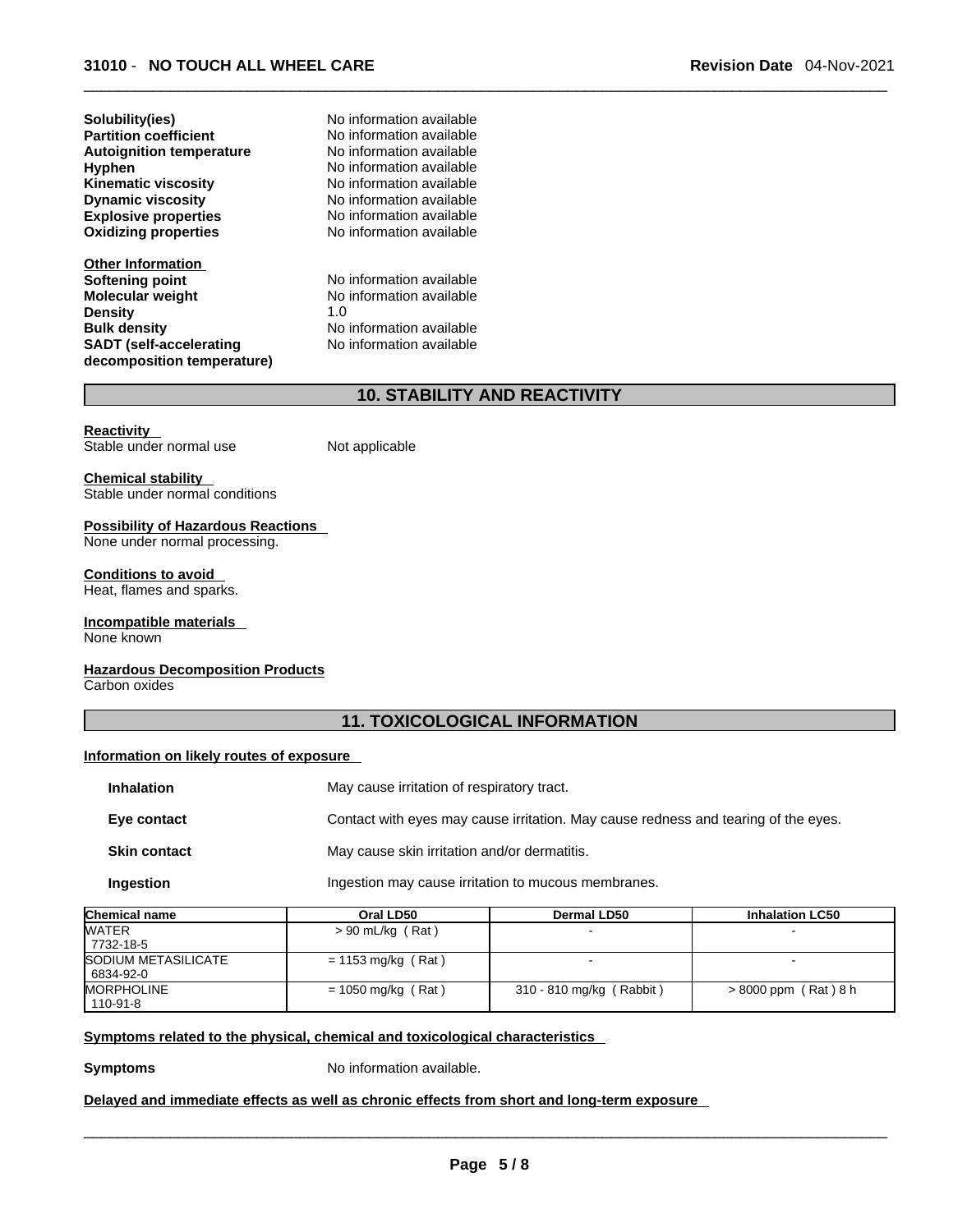| <b>Sensitization</b>                                                                                  | No information available. |                                                                                          |            |             |  |  |  |
|-------------------------------------------------------------------------------------------------------|---------------------------|------------------------------------------------------------------------------------------|------------|-------------|--|--|--|
| Germ cell mutagenicity                                                                                | No information available. |                                                                                          |            |             |  |  |  |
| Carcinogenicity                                                                                       |                           | The table below indicates whether each agency has listed any ingredient as a carcinogen. |            |             |  |  |  |
|                                                                                                       |                           | This product contains one or more substances which are classified by IARC as             |            |             |  |  |  |
|                                                                                                       |                           | carcinogenic to humans (Group I), probably carcinogenic to humans (Group 2A) or possibly |            |             |  |  |  |
|                                                                                                       |                           | carcinogenic to humans (Group 2B).                                                       |            |             |  |  |  |
| Chemical name                                                                                         | <b>ACGIH</b>              | <b>IARC</b>                                                                              | <b>NTP</b> | <b>OSHA</b> |  |  |  |
| MORPHOLINE<br>110-91-8                                                                                |                           | Group 3                                                                                  |            |             |  |  |  |
| Group 1 - Carcinogenic to Humans<br>Group 3 - Not classifiable as a human carcinogen<br>$X$ - Present |                           | OSHA (Occupational Safety and Health Administration of the US Department of Labor)       |            |             |  |  |  |
| Target organ effects                                                                                  |                           | Central nervous system, Eyes, Respiratory system, Skin.                                  |            |             |  |  |  |
| ATEmix (oral)                                                                                         | 17997 mg/kg               | The following values are calculated based on chapter 3.1 of the GHS document             |            |             |  |  |  |
| ATEmix (dermal)<br>ATEmix (inhalation-dust/mist)                                                      | 72777 mg/kg<br>2904 mg/l  |                                                                                          |            |             |  |  |  |
|                                                                                                       |                           | <b>12. ECOLOGICAL INFORMATION</b>                                                        |            |             |  |  |  |
|                                                                                                       |                           |                                                                                          |            |             |  |  |  |

#### **Ecotoxicity**

13.5 % of the mixture consists of component(s) of unknown hazards to the aquatic environment

# **Persistence and degradability**

No information available.

#### **Bioaccumulation**

No information available.

# **Mobility**

Soluble in water.

| <b>Chemical name</b>                     | <b>Partition coefficient</b> |
|------------------------------------------|------------------------------|
| PETROLEUM GASES, LIQUIFIED<br>68476-85-7 | $\leq$ -2.8                  |
| <b>MORPHOLINE</b><br>$110 - 91 - 8$      | $-2.55$                      |

#### **Other adverse effects**

No information available

# **13. DISPOSAL CONSIDERATIONS**

### **Waste treatment methods**

| Disposal of wastes         | Recover or recycle if possible. Disposal should be in accordance with applicable regional,<br>national and local laws and regulations. |
|----------------------------|----------------------------------------------------------------------------------------------------------------------------------------|
| Contaminated packaging     | Do not reuse container.                                                                                                                |
| <b>US EPA Waste Number</b> | Not applicable                                                                                                                         |

This product contains one or more substances that are listed with the State of California as a hazardous waste.

# **14. TRANSPORT INFORMATION**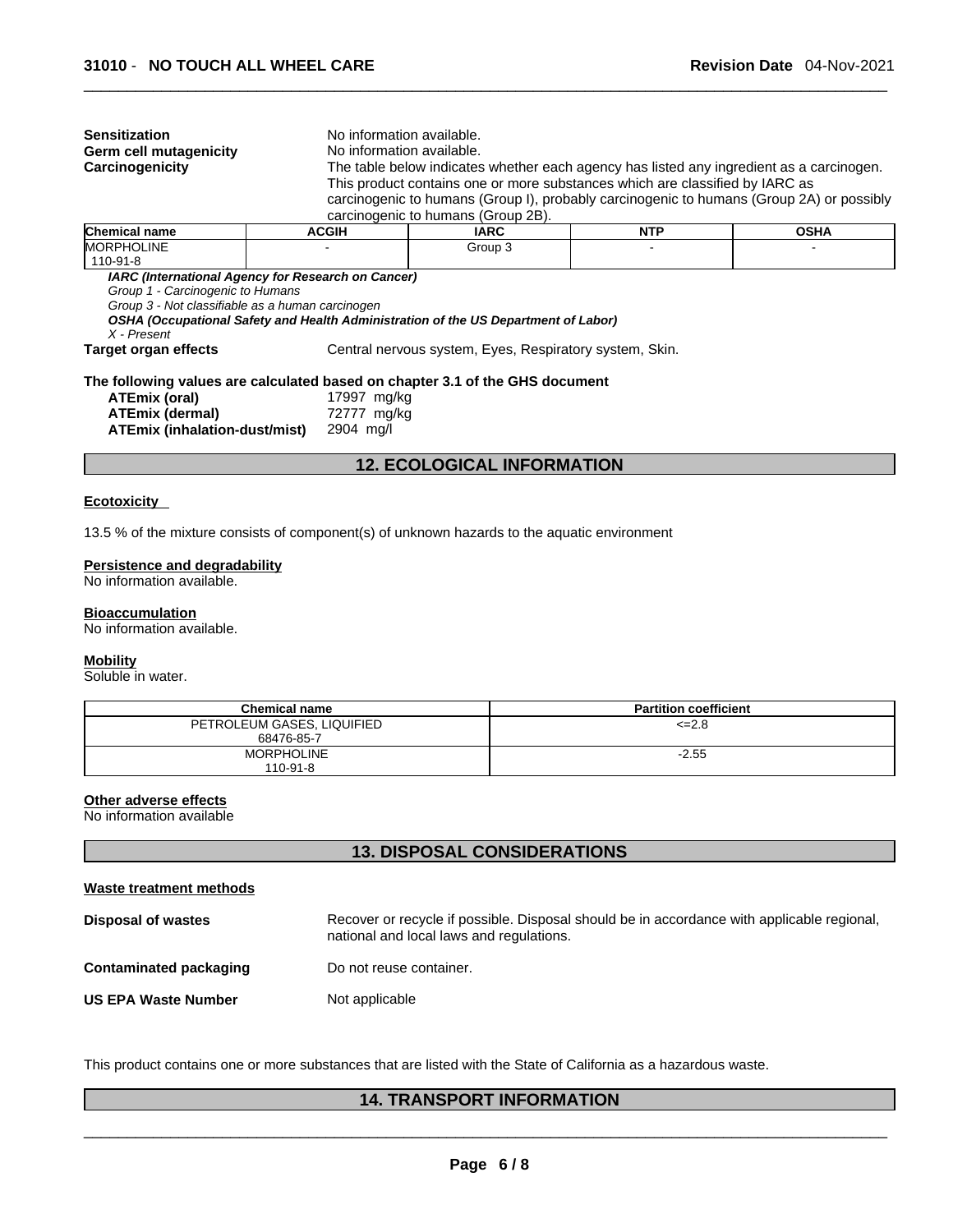#### **DOT**

| UN/ID No                   | UN 1950                                    |
|----------------------------|--------------------------------------------|
| Proper shipping name       | Aerosols, Flammable, Limited Quantity (LQ) |
| Transport hazard class(es) | 2.1                                        |
|                            |                                            |
| IATA                       |                                            |

| UN number or ID number     | UN 1950                                    |
|----------------------------|--------------------------------------------|
| Proper shipping name       | Aerosols, Flammable, Limited Quantity (LQ) |
| Transport hazard class(es) | 2.1                                        |
| <b>IMDG</b>                |                                            |

| UN number or ID number     | UN 1950                                    |
|----------------------------|--------------------------------------------|
| Proper shipping name       | Aerosols, Flammable, Limited Quantity (LQ) |
| Transport hazard class(es) | 2.1                                        |

| <b>15. REGULATORY INFORMATION</b> |                 |  |  |
|-----------------------------------|-----------------|--|--|
| <b>International Inventories</b>  |                 |  |  |
| <b>TSCA</b>                       | Complies        |  |  |
| <b>DSL/NDSL</b>                   | Complies        |  |  |
| <b>EINECS/ELINCS</b>              | Complies        |  |  |
| <b>ENCS</b>                       | Does not comply |  |  |
| <b>IECSC</b>                      | Complies        |  |  |
| <b>KECL</b>                       | Complies        |  |  |
| <b>PICCS</b>                      | Complies        |  |  |
| <b>AICS</b>                       | Complies        |  |  |

#### **Legend:**

**TSCA** - United States Toxic Substances Control Act Section 8(b) Inventory

**DSL/NDSL** - Canadian Domestic Substances List/Non-Domestic Substances List

 **EINECS/ELINCS** - European Inventory of Existing Chemical Substances/European List of Notified Chemical Substances

**ENCS** - Japan Existing and New Chemical Substances

**IECSC** - China Inventory of Existing Chemical Substances

**KECL** - Korean Existing and Evaluated Chemical Substances

**PICCS** - Philippines Inventory of Chemicals and Chemical Substances

**AICS** - Australian Inventory of Chemical Substances

# **US Federal Regulations**

#### **SARA 313**

Section 313 of Title III of the Superfund Amendments and Reauthorization Act of 1986 (SARA). This product does not contain any chemicals which are subject to the reporting requirements of the Act and Title 40 of the Code of Federal Regulations, Part 372

### **SARA 311/312 Hazard Categories**

| Acute health hazard               | No |
|-----------------------------------|----|
| <b>Chronic Health Hazard</b>      | No |
| Fire hazard                       | No |
| Sudden release of pressure hazard | No |
| <b>Reactive Hazard</b>            | N٥ |

#### **CWA** (Clean Water Act)

This product does not contain any substances regulated as pollutants pursuant to the Clean Water Act (40 CFR 122.21 and 40 CFR 122.42)

#### **CERCLA**

This material, as supplied, does not contain any substances regulated as hazardous substances under the Comprehensive Environmental Response Compensation and Liability Act (CERCLA) (40 CFR 302) or the Superfund Amendments and Reauthorization Act (SARA) (40 CFR 355). There may be specific reporting requirements at the local, regional, or state level pertaining to releases of this material